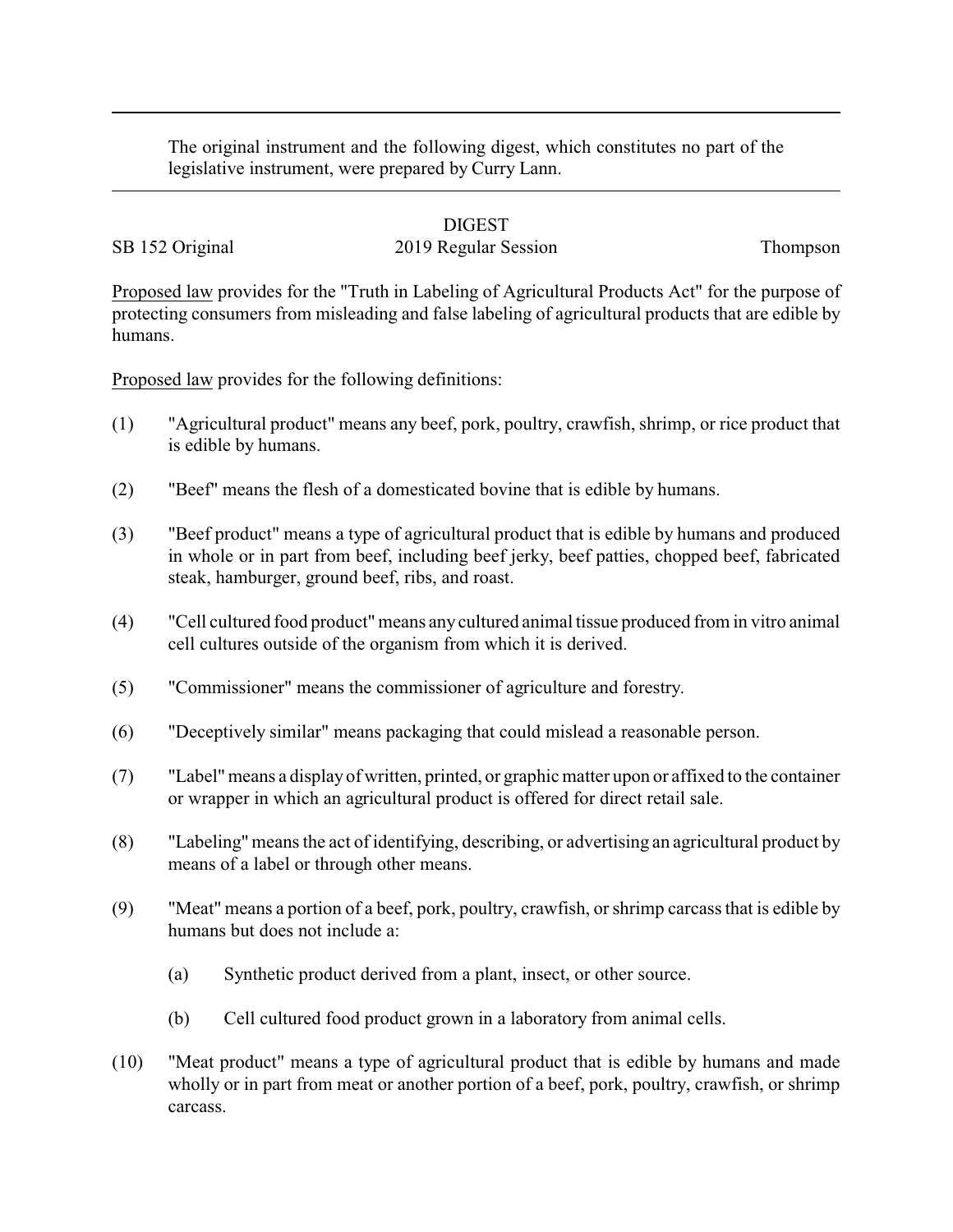- (11) "Misbrand" means to intentionally identify or label an agricultural product in a false or misleading way.
- (12) "Misrepresent"means to intentionallyuse anyuntrue,misleading, or deceptive oral or written statement, advertisement, label, display, picture, illustration, or sample.
- (13) "Person" means an individual, partnership, limited liability company, limited liability partnership, corporation, trust, firm, company, or other entity doing business in Louisiana.
- (14) "Pork" means the flesh of a domesticated swine that is edible by humans.
- (15) "Pork product" means a type of agricultural product that is edible by humans and produced in whole or in part from pork, including bacon, bratwurst, ground pork, ham, pork chops, ribs, roast, and sausage.
- (16) "Poultry" means domesticated birds that are edible by humans.
- (17) "Rice" means the whole, broken, or ground kernels or by-products obtained from the species Oryza sativa L. or Oryza glaberrima, or wild rice, which is obtained from one of the four species of grasses from the genus Zizania or Porteresia.

Proposed law applies to a person that places a label on an agricultural product that is edible by humans.

Proposed law prohibits intentionallymisbranding or misrepresenting an agricultural product through any activity including:

- (1) Affixing a label to an agricultural product that is false or misleading.
- (2) Selling an agricultural product under the name of another food.
- (3) Representing an agricultural product as a food for which a definition and standard of identity has been provided by the Federal Food, Drug, and Cosmetic Act, 21 U.S.C. §301 et seq., unless:
	- (a) The agricultural product conforms to the definition and standard.
	- (b) The label of the agricultural product bears the name of the food specified in the definition and standard and includes the common names of optional ingredients other than spices, flavoring, and coloring present in the food as regulations require.
- (4) Representing an agricultural product as meat or a meat product when the agricultural product is not derived from a harvested beef, pork, poultry, crawfish, or shrimp carcass.
- (5) Representing an agricultural product as rice when the agricultural product is not rice.